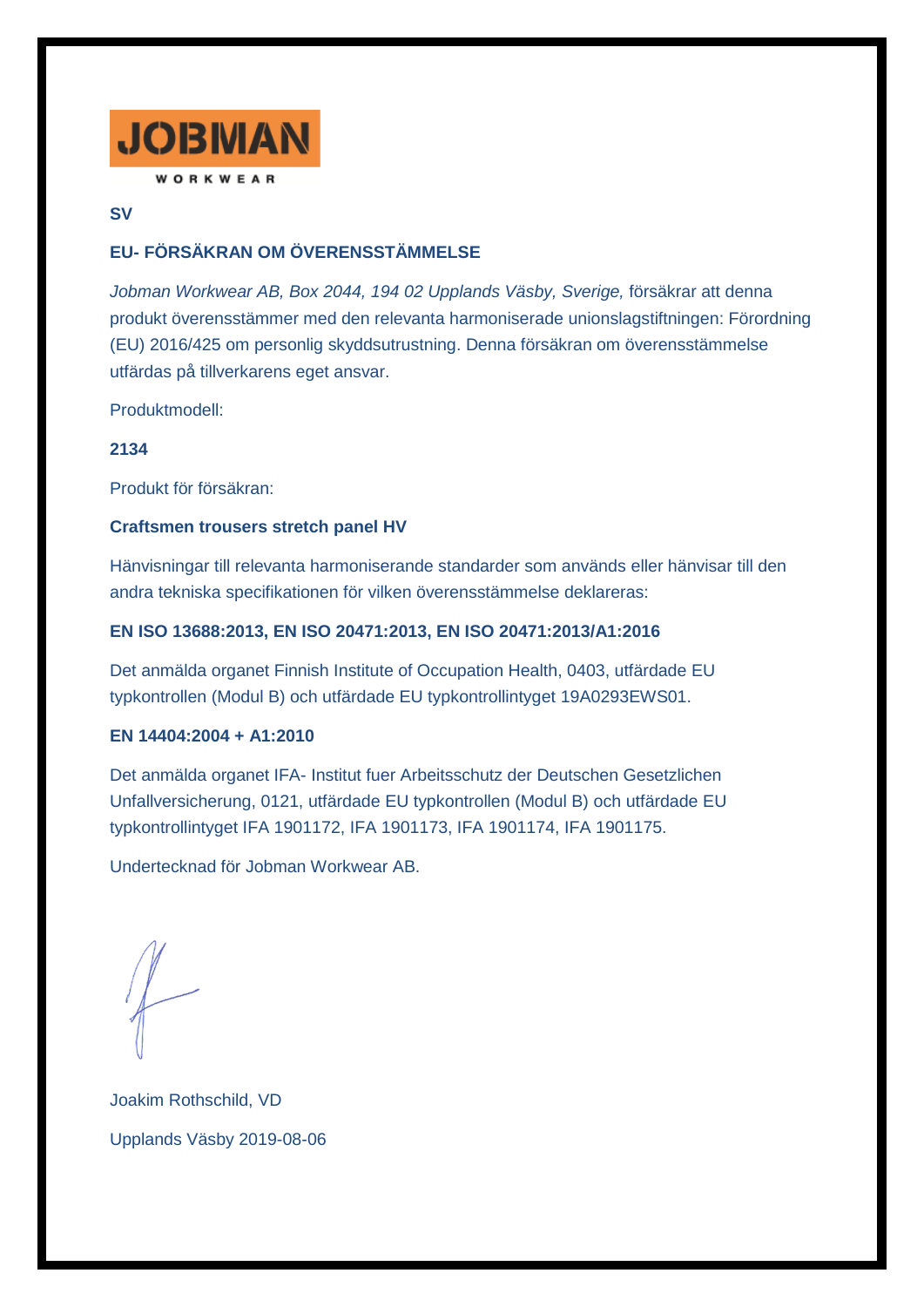

# **ENG**

**EU DECLARATION OF CONFORMITY** We, *Jobman Workwear AB, P.O Box 2044, SE-19402 Upplands Väsby, Sweden,* declare that this product is in conformity with the relevant Union harmonisation legislation: PPE Regulation (EU) 2016/425. This declaration of conformity is issued under the sole responsibility of the manufacturer.

Product model:

### **2134**

Object of the declaration:

### **Craftsmen trousers stretch panel HV**

References to the relevant harmonised standards used or reference to the other technical specification in relation to which conformity is declared:

### **EN ISO 13688:2013, EN ISO 20471:2013, EN ISO 20471:2013/A1:2016**

The notified body Finnish Institute of Occupation Health, 0403, preformed the EU typeexamination (Module B) and issued the EU type-examination certificate 19A0293EWS01.

#### **EN 14404:2004 + A1:2010**

The notified body IFA- Institut fuer Arbeitsschutz der Deutschen Gesetzlichen Unfallversicherung, 0121, performed the EU type- examination (Module B) and issued the EU type-examination certificate: IFA 1901172, IFA 1901173, IFA 1901174, IFA 1901175.

Signed for and on behalf of:

Joakim Rotschild, CEO, Jobman Workwear AB Upplands Väsby 2019-08-06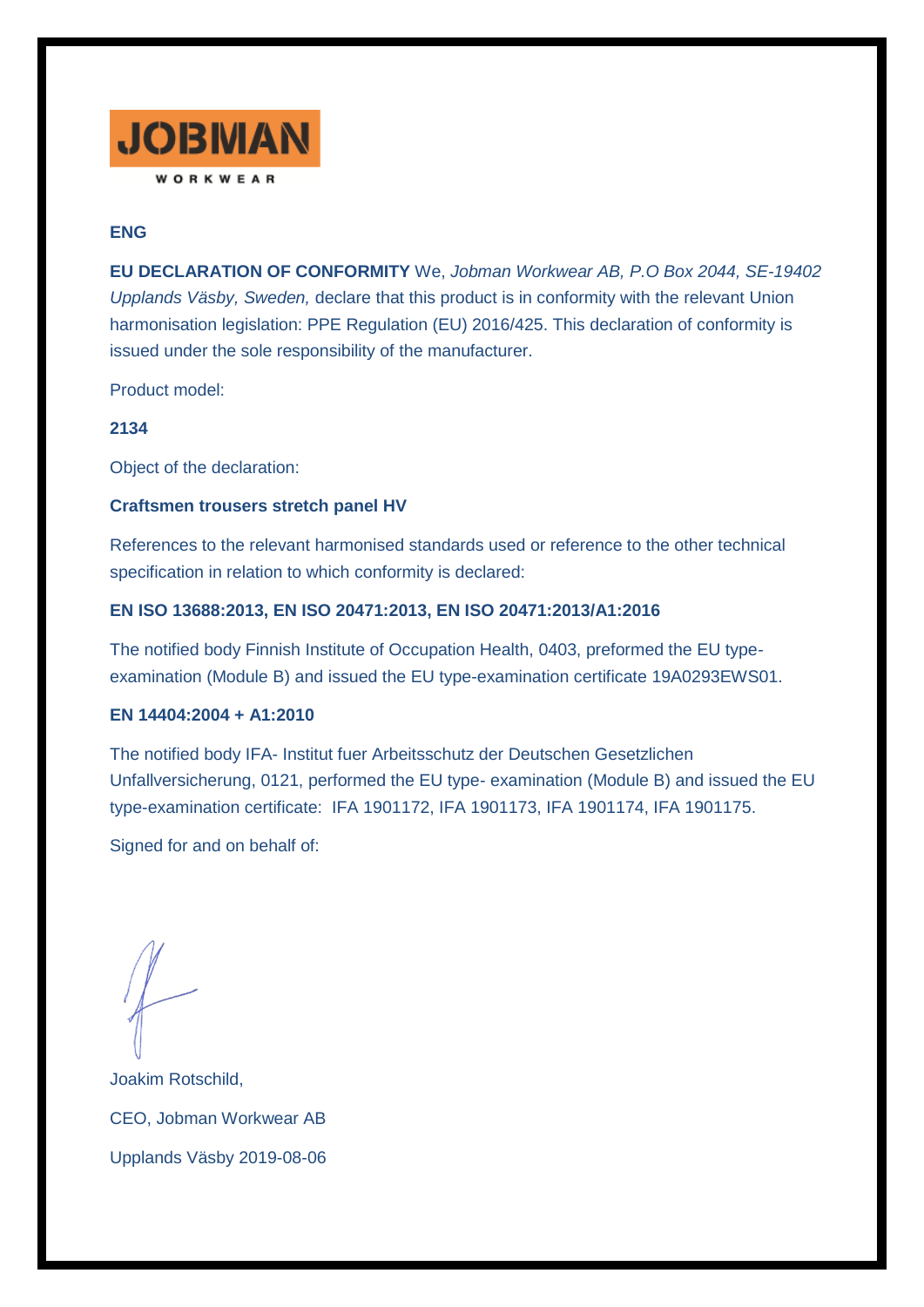

# **CSY**

# **EVROPSKÉ PROHLÁŠENÍ O SHODĚ**

Jako společnost, *Jobman Workwear AB, Box 2044, S-19402 Upplands Väsby, Švédsko,* prohlašujeme, že tento výrobek je v souladu s příslušnými harmonizovanými zákony Evropské unie: nařízení Evropského parlamentu a Rady (EU) 2016/425 o osobních ochranných prostředcích. Toto prohlášení o shodě se vydává na základě výlučné odpovědnosti výrobce.

Model výrobku:

**2134**

Předmět prohlášení:

## **Craftsmen trousers stretch panel HV**

Odkazy na příslušné harmonizované normy nebo odkazy na technické specifikace, v souladu s nimiž se prohlášení o shodě vydává:

## **EN ISO 13688:2013, EN ISO 20471:2013, EN ISO 20471:2013/A1:2016**

Notifikovaná osoba Finnish Institute of Occupation Health, 0403, provedl evropskou zkoušku (Modul B) a vydal evropský zkušební certifikát 19A0293EWS01.

## **EN 14404:2004 + A1:2010**

Notifikovaná osoba IFA – Institut fuer Arbeitsschutz der Deutschen Gesetzlichen Unfallversicherung, 0121, provedl evropskou zkoušku (Modul B) a vydal evropský zkušební certifikát: IFA 1901172, IFA 1901173, IFA 1901174, IFA 1901175.

Podepsáno za a jménem:

Joakim Rothschild, generální ředitel, Jobman Workwear AB Upplands Väsby 2019-08-06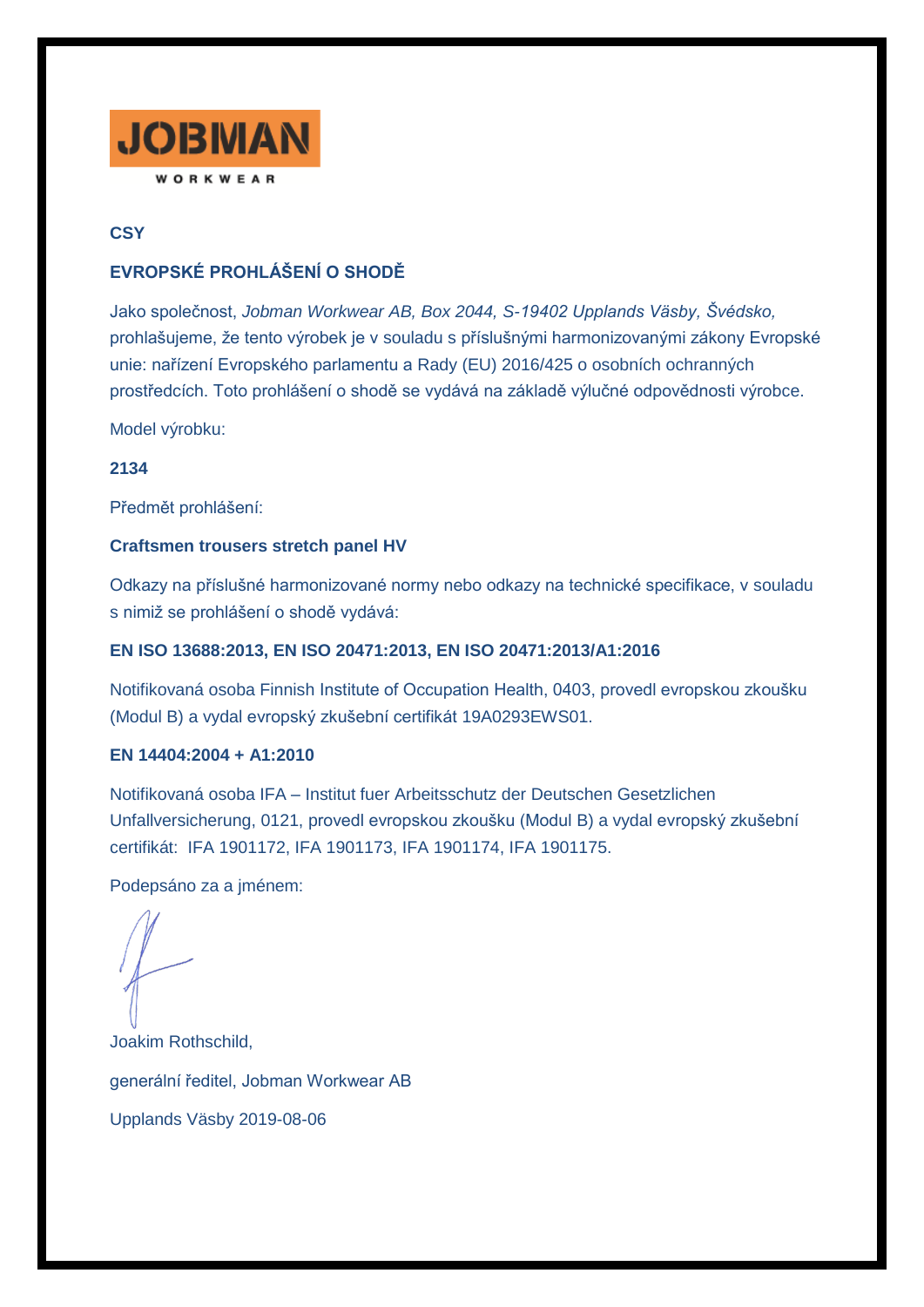

## **DAN**

## **EU-OVERENSSTEMMELSESERKLÆRING**

Vi, *Jobman Workwear AB, Box 2044, S-19402 Upplands Väsby, Sverige,* erklærer hermed, at dette produkt er i overensstemmelse med de den relevante EU-harmoniseringslovgivning: PPEforordningen (EU) 2016/425. Denne overensstemmelseserklæring er udstedt af producenten som eneansvarlig.

Produktmodel:

**2134**

Erklæringens genstand:

### **Craftsmen trousers stretch panel HV**

Henvisninger til relevante anvendte harmoniseringsstandarder eller henvisninger til andre tekniske specifikationer, i relation til hvilke der erklæres overensstemmelse:

## **EN ISO 13688:2013, EN ISO 20471:2013, EN ISO 20471:2013/A1:2016**

Det bemyndigede organ Det Finske Arbejdsmiljøinstitut, 0403, har foretaget EUtypeafprøvningen (modul B) og udstedt EU-typeafprøvningsattest 19A0293EWS01.

### **EN 14404:2004 + A1:2010**

Det bemyndigede organ Institut für Arbeitsschutz der Deutschen Gesetzlichen Unfallversicherung (IFA), 0121, har foretaget EU-typeafprøvningen (modul B) og udstedt EU-typeafprøvningsattest: IFA 1901172, IFA 1901173, IFA 1901174, IFA 1901175.

Underskrevet for og på vegne af:

Joakim Rothschild, Adm. dir., Jobman Workwear AB Upplands Väsby 2019-08-06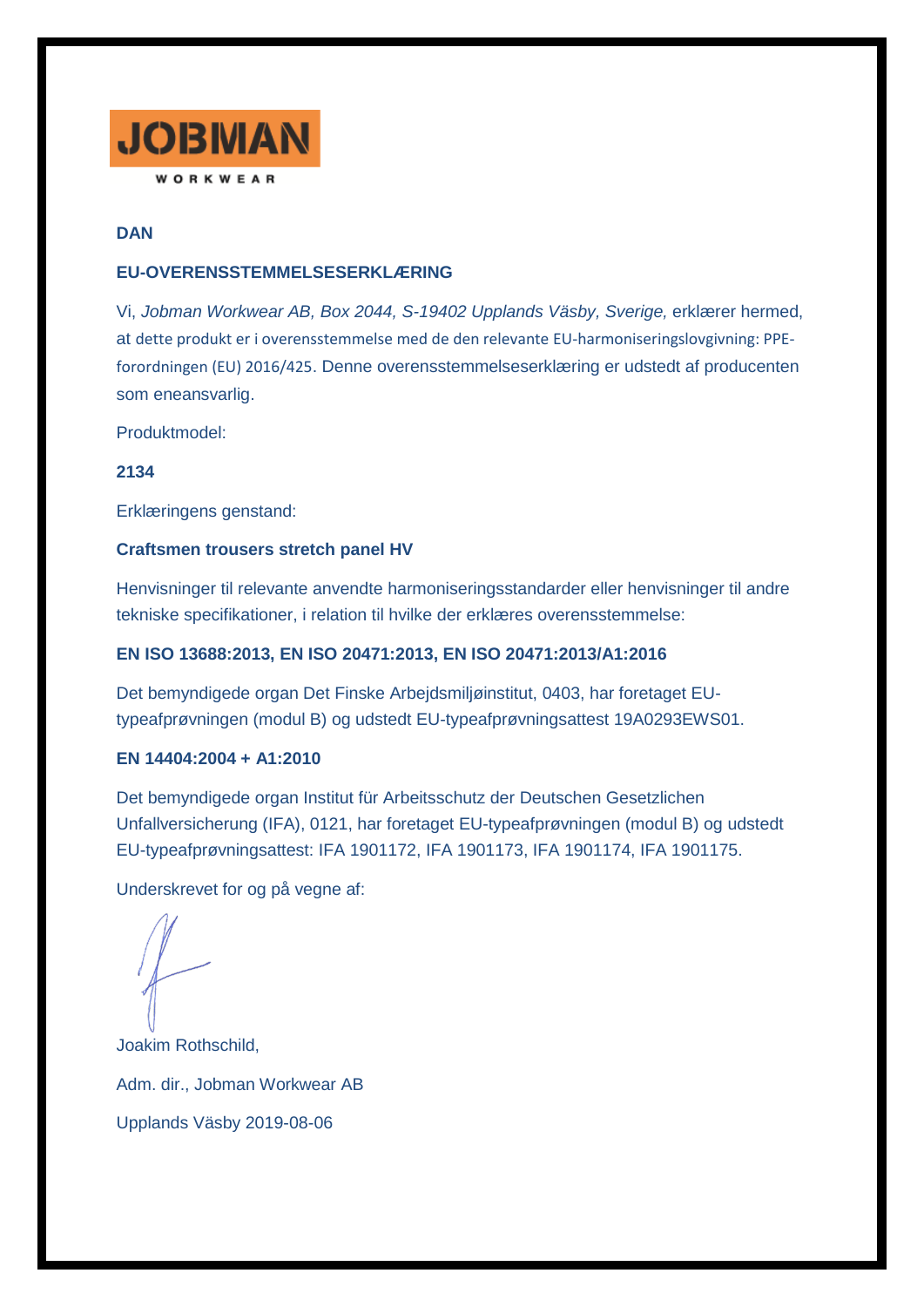

# **DEU**

# **EU-KONFORMITÄTSERKLÄRUNG**

Wir, *Jobman Workwear AB, Box 2044, S-19402 Upplands Väsby, Schweden,* erklären hiermit, dass dieses Produkt den einschlägigen Harmonisierungsrechtsvorschriften der Union entspricht: PSA-Verordnung (EU) 2016/425. Die alleinige Verantwortung für die Ausstellung dieser Konformitätserklärung trägt der Hersteller.

Produktmodell:

**2134**

Gegenstand der Erklärung:

## **Craftsmen trousers stretch panel HV**

Angabe der verwendeten einschlägigen harmonisierten Normen oder sonstiger technischer Spezifikationen, für die die Konformität erklärt wird:

## **EN ISO 13688:2013, EN ISO 20471:2013, EN ISO 20471:2013/A1:2016**

Die benannte Stelle, das Finnish Institute of Occupation Health, 0403, führte die EU-Baumusterprüfung (Modul B) durch und stellte die EU-Baumusterprüfbescheinigung 19A0293EWS01 aus.

## **EN 14404:2004 + A1:2010**

Die benannte Stelle, das IFA - Institut für Arbeitsschutz der Deutschen Gesetzlichen Unfallversicherung, 0121, führte die EU-Baumusterprüfung (Modul B) durch und stellte die EU-Baumusterprüfbescheinigung aus: IFA 1901172, IFA 1901173, IFA 1901174, IFA 1901175.

Unterzeichnet für und im Namen von:

Joakim Rothschild, CEO, Jobman Workwear AB Upplands Väsby 06.8.2019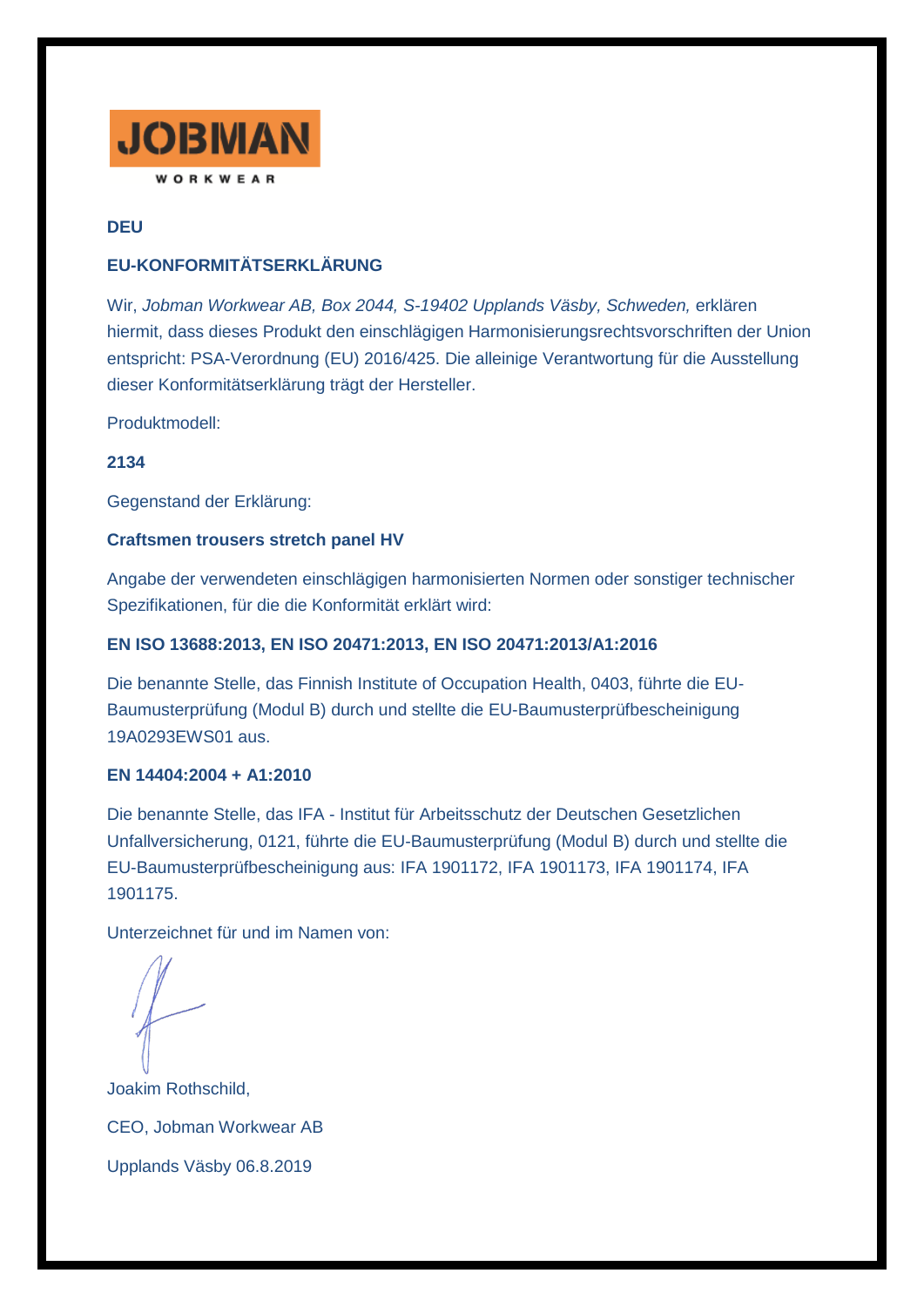

## **ESP**

## **DECLARACIÓN DE CONFORMIDAD CE**

Nosotros, *Jobman Workwear AB, Box 2044, S-19402 Upplands Väsby, Suecia,* declaramos que este producto cumple con la legislación de armonización pertinente de la Unión: Reglamento (UE) 2016/425 de EPI. La presente declaración de conformidad se expide bajo la exclusiva responsabilidad del fabricante.

Modelo de producto:

**2134**

Objeto de la declaración:

## **Craftsmen trousers stretch panel HV**

Referencias a las normas armonizadas pertinentes utilizadas o referencias a otras especificaciones técnicas respecto a las cuales se declara la conformidad:

## **EN ISO 13688:2013, EN ISO 20471:2013, EN ISO 20471:2013/A1:2016**

El organismo notificado, el Instituto Finés de Salud Laboral, 0403, realizó el examen CE de tipo (módulo B) y expidió el certificado del examen CE de tipo 19A0293EWS01.

## **EN 14404:2004 + A1:2010**

El organismo notificado, IFA-Institut fuer Arbeitsschutz der Deutschen Gesetzlichen Unfallversicherung, 0121, realizó el examen CE de tipo (módulo B) y expidió el certificado del examen CE de tipo: IFA 1901172, IFA 1901173, IFA 1901174, IFA 1901175.

Firmado en nombre de:

Joakim Rothschild, Director general de Jobman Workwear AB Upplands Väsby 2019-08-06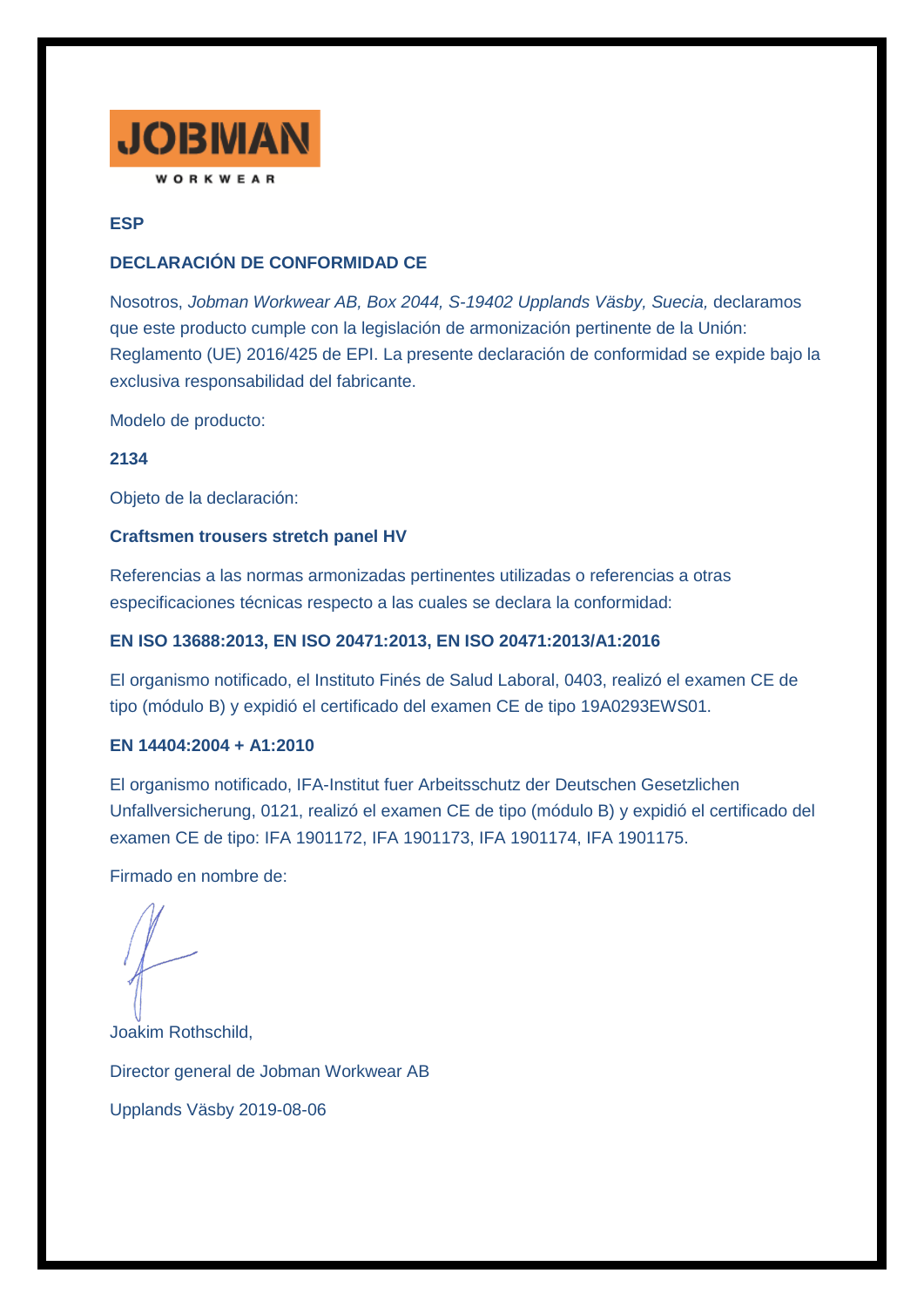

# **ETI**

# **EL-i VASTAVUSDEKLARATSIOON**

Meie, *Jobman Workwear AB, Box 2044, S-19402 Upplands Väsby, Rootsi,* kinnitame, et see toode vastab asjakohasele liidu ühtlustamisõigusaktile Isikukaitsevahendeid käsitlev määrusega (EL) 2016/425. See vastavusdeklaratsioon on välja antud tootja ainuvastutusel.

Toote mudel:

## **2134**

Deklareeritav toode:

## **Craftsmen trousers stretch panel HV**

Viited kasutatud ühtlustatud standarditele või viide muudele tehnilistele andmetele, seoses millega vastavust deklareeritakse:

## **EN ISO 13688:2013, EN ISO 20471:2013, EN ISO 20471:2013/A1:2016**

Teavitatud asutus Soome Töötervishoiu Instituut, 0403, viis läbi EL-i tüübihindamise (Moodul B) ja andis välja EL-i tüübihindamissertifikaadi 19A0293EWS01.

## **EN 14404:2004 + A1:2010**

Teavitatud asutus IFA- Institut fuer Arbeitsschutz der Deutschen Gesetzlichen Unfallversicherung, 0121, viis läbi EL-i tüübihindamise (Moodul B) ja andis välja ELi tüübihindamissertifikaadi IFA 1901172, IFA 1901173, IFA 1901174, IFA 1901175.

Alla kirjutanud (kelle poolt ja nimel):

Joakim Rothschild, Tegevjuht, Jobman Workwear AB Upplands Väsby, 06.08.2019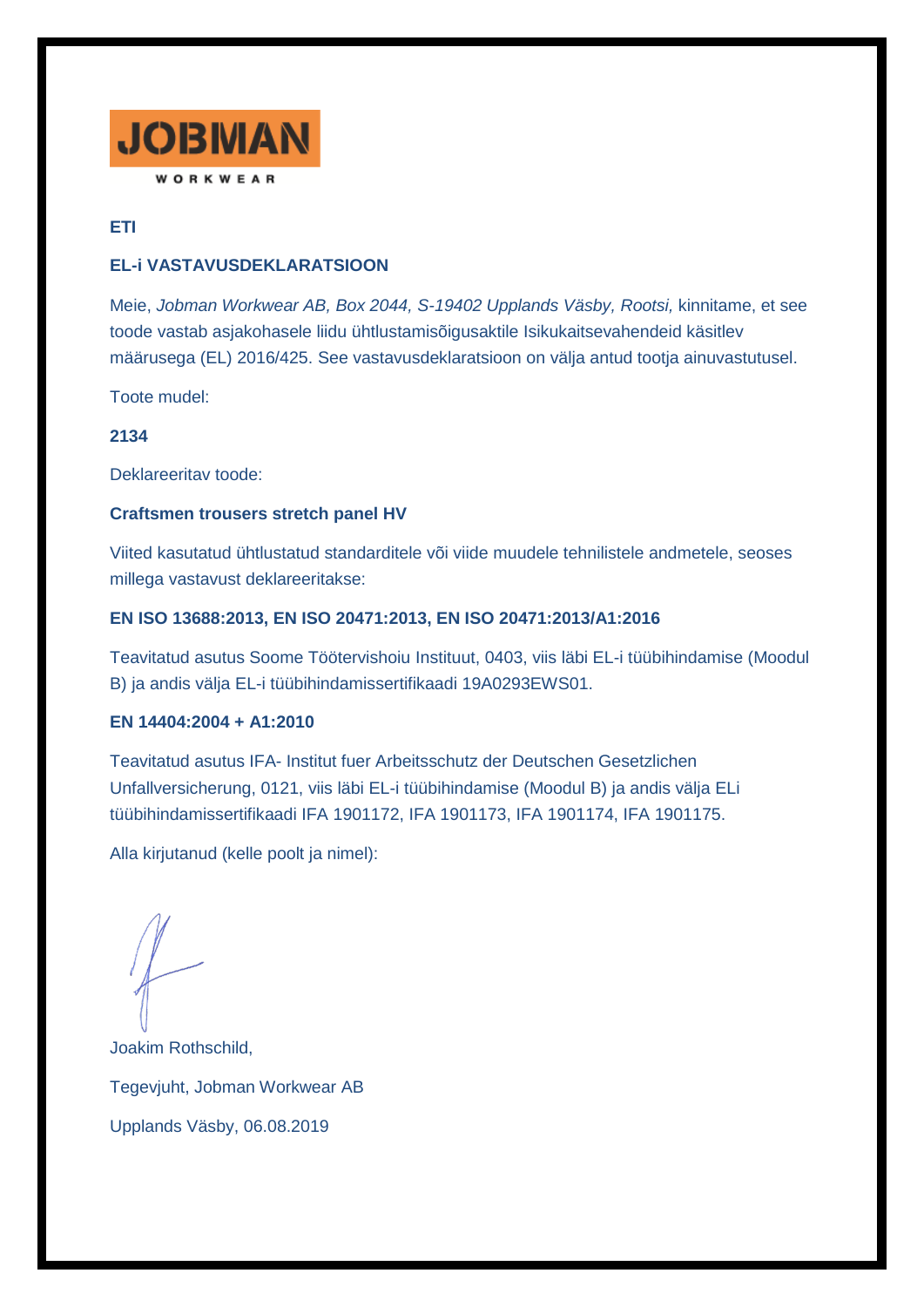

## **FIN**

## **EU-VAATIMUSTENMUKAISUUSVAKUUTUS**

Me, *Jobman Workwear AB, Box 2044, S-19402 Upplands Väsby, Sweden,* vakuutamme, että tämä tuote on unionin asiaa koskevan yhdenmukaistamislainsäädännön henkilönsuojainasetuksen (EU) 2016/425 mukainen. Valmistaja antaa tämän vaatimustenmukaisuusvakuutuksen yksinomaan omalla vastuullaan.

Tuotemalli:

**2134**

Vakuutuksen kohde:

## **Craftsmen trousers stretch panel HV**

Viittaukset käytettyihin yhdenmukaistettuihin standardeihin tai viittaus muuhun tekniseen eritelmään, jonka perusteella vaatimustenmukaisuusvakuutus on annettu:

## **EN ISO 13688:2013, EN ISO 20471:2013, EN ISO 20471:2013/A1:2016**

Ilmoitettu laitos Suomen Työterveyslaitos, 0403, on tehnyt EU-tyyppitarkastuksen (moduuli B) ja myöntänyt EU-tyyppitarkastuksen sertifikaatin 19A0293EWS01.

### **EN 14404:2004 + A1:2010**

Ilmoitettu laitos IFA- Institut fuer Arbeitsschutz der Deutschen Gesetzlichen Unfallversicherung, 0121, on tehnyt EU-tyyppitarkastuksen (moduuli B) ja myöntänyt EU-tyyppitarkastuksen sertifikaatin: IFA 1901172, IFA 1901173, IFA 1901174, IFA 1901175.

Puolesta allekirjoittanut:

Joakim Rothschild, toimitusjohtaja, Jobman Workwear AB 6.8.2019 Upplands Väsby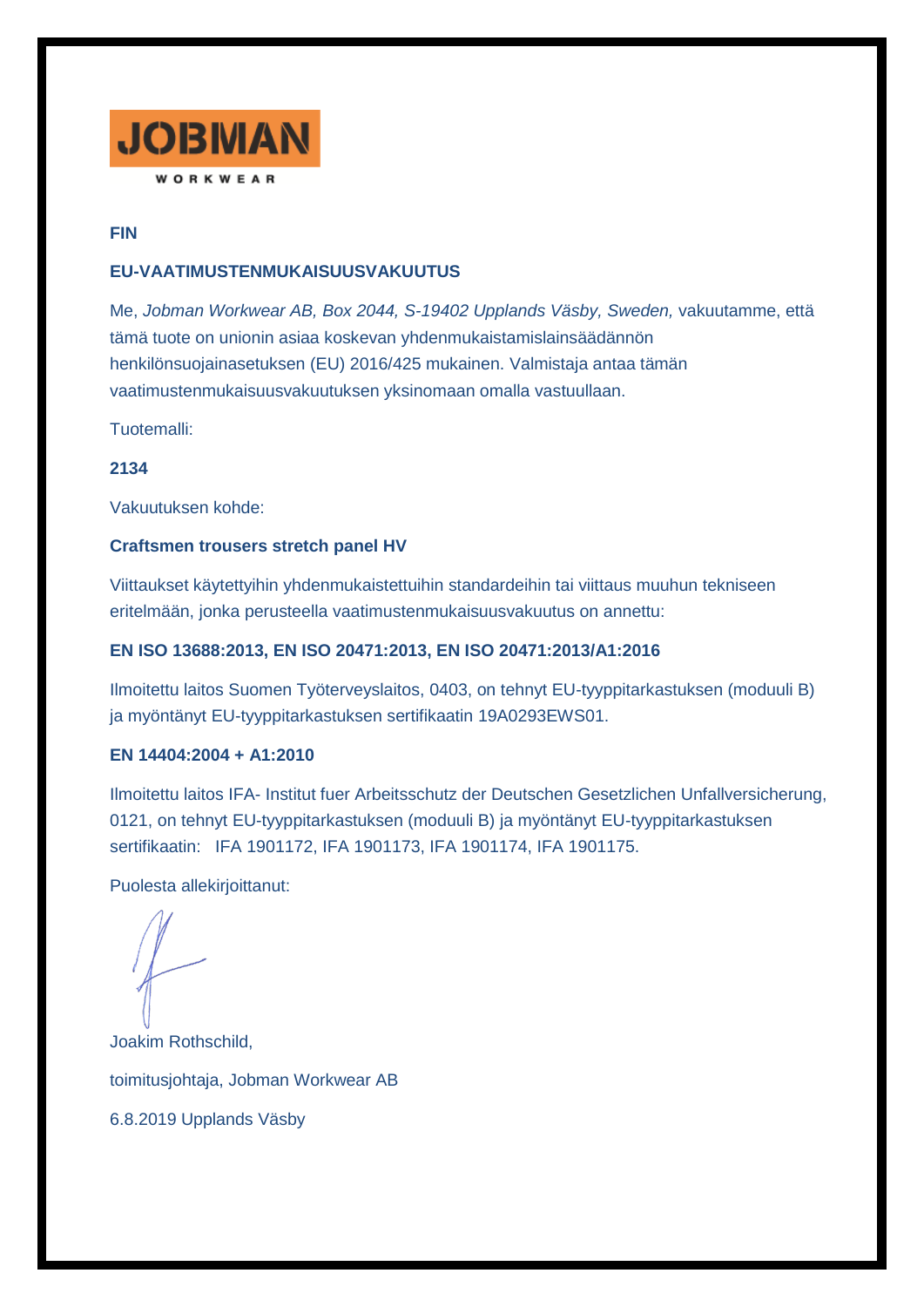

# **FRA**

# **DÉCLARATION DE CONFORMITÉ UE**

Nous, *Jobman Workwear AB, Box 2044, S-19402 Upplands Väsby, Suède,* déclarons que ce produit est conforme à la législation d'harmonisation de l'Union applicable : règlement (UE) 2016/425 relatif aux équipements de protection individuelle. La présente déclaration de conformité est établie sous la seule responsabilité du fabricant.

Modèle du produit :

**2134**

Objet de la déclaration :

## **Craftsmen trousers stretch panel HV**

Références aux normes harmonisées applicables ou référence aux autres spécifications techniques pour lesquelles la conformité est déclarée :

## **EN ISO 13688:2013, EN ISO 20471:2013, EN ISO 20471:2013/A1:2016**

L'organisme notifié Finnish Institute of Occupation Health, 0403, a effectué l'examen UE de type (module B) et a établi l'attestation d'examen UE de type 19A0293EWS01.

## **EN 14404:2004 + A1:2010**

L'organisme notifié IFA- Institut fuer Arbeitsschutz der Deutschen Gesetzlichen Unfallversicherung, 0121, a effectué l'examen UE de type (module B) et a établi l'attestation d'examen UE de type : IFA 1901172, IFA 1901173, IFA 1901174, IFA 1901175.

Signature pour le compte de :

Joakim Rothschild, PDG, Jobman Workwear AB Upplands Väsby 06/08/2019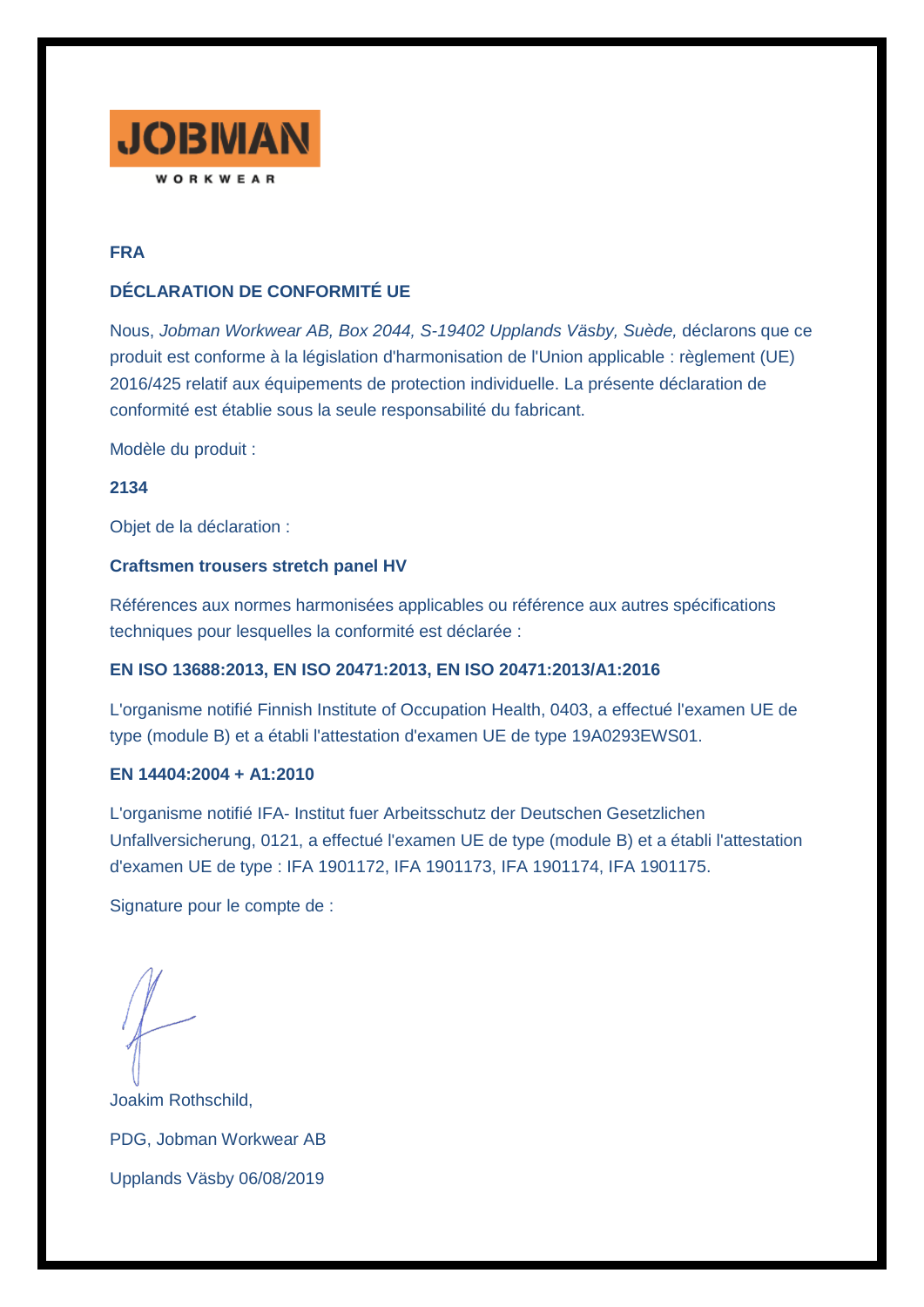

## **HRV**

### **EU IZJAVA O SUKLADNOSTI**

Mi, tvrtka *Jobman Workwear AB, Box 2044, S-19402 Upplands Väsby, Švedska,* izjavljujemo da je ovaj proizvod sukladan važećem zakonodavstvu Unije o usklađivanju: Uredba o osobnoj zaštitnoj opremi (EU) 2016/425. Ova izjava o sukladnosti izdaje se pod isključivom odgovornošću proizvođača.

Model proizvoda:

**2134**

Predmet izjave:

### **Craftsmen trousers stretch panel HV**

Reference na rabljene važeće usklađene norme ili druge tehničke specifikacije za koje se izdaje sukladnost:

## **EN ISO 13688:2013, EN ISO 20471:2013, EN ISO 20471:2013/A1:2016**

Prijavljeno tijelo, Finski institut za medicinu rada, 0403, unaprijed je odredilo parametre za EU ispitivanje oblikovnog i tehničkog rješenja (modul B) i izdalo EU potvrdu o ispitivanju oblikovnog i tehničkog rješenja 19A0293EWS01.

#### **EN 14404:2004 + A1:2010**

Prijavljeno tijelo, IFA – Institut fuer Arbeitsschutz der Deutschen Gesetzlichen Unfallversicherung, 0121, unaprijed je odredilo parametre za EU ispitivanje oblikovnog i tehničkog rješenja (modul B) i izdalo EU potvrdu o ispitivanju oblikovnog i tehničkog rješenja: IFA 1901172, IFA 1901173, IFA 1901174, IFA 1901175.

Potpisano za i u ime:

Joakim Rothschild, glavni izvršni direktor, Jobman Workwear AB Upplands Väsby 6. 8. 2019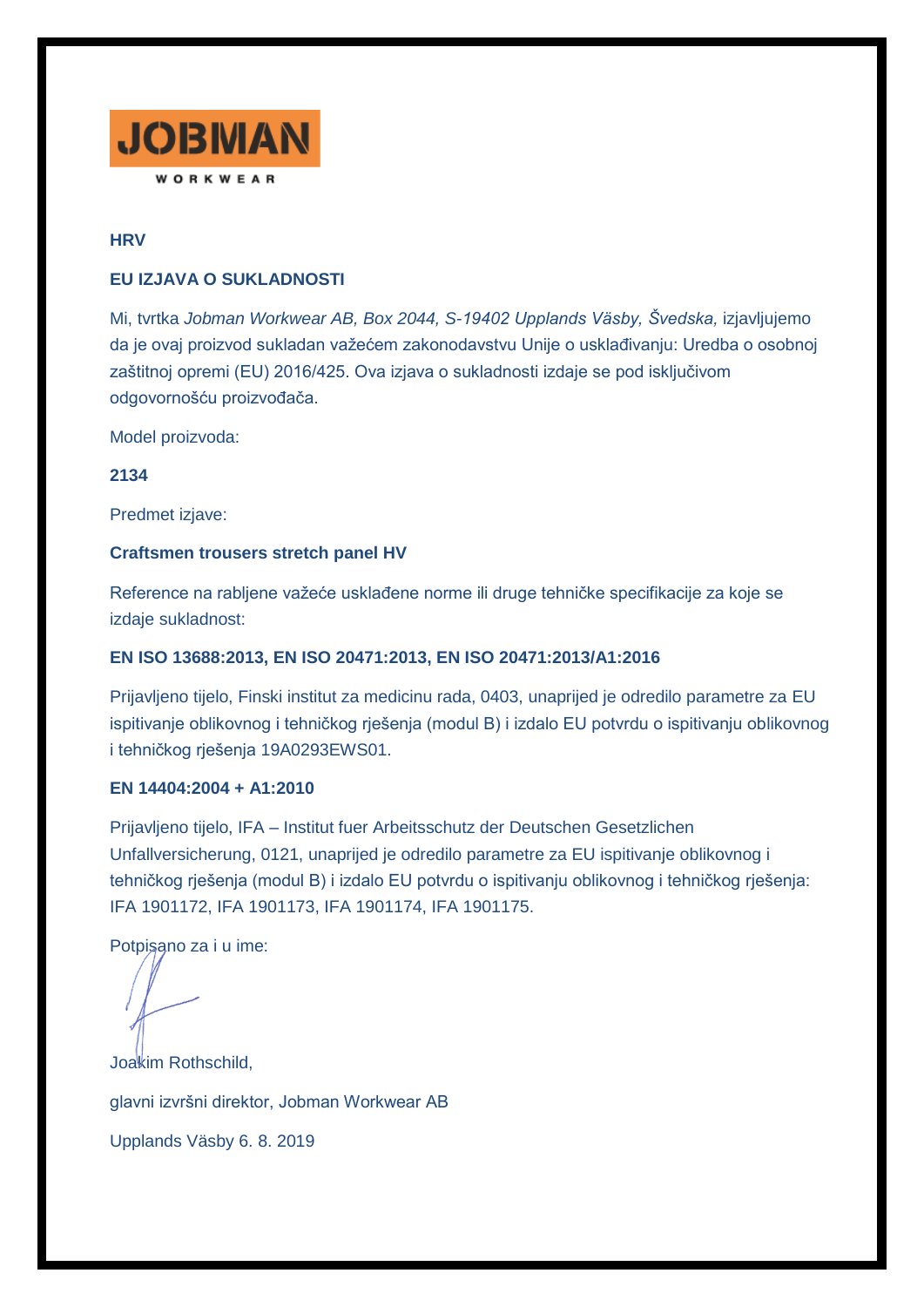

**HUN**

# **EU MEGFELELŐSÉGI NYILATKOZAT**

A *Jobman Workwear AB, Box 2044, S-19402 Upplands Väsby, Svédország,* kijelenti, hogy ez a termék megfelel a vonatkozó uniós harmonizációs jogszabályoknak: PPE rendelet (EU) 2016/425. Ezt a megfelelőségi nyilatkozatot a gyártó kizárólagos felelőssége mellett adják ki.

A termék típusa:

**2134**

A nyilatkozat tárgya:

## **Craftsmen trousers stretch panel HV**

Hivatkozások a vonatkozó harmonizációs szabványokra, vagy hivatkozás egyéb műszaki specifikációra, mellyel összefüggésben a megfelelőséget kinyilvánították:

## **EN ISO 13688:2013, EN ISO 20471:2013, EN ISO 20471:2013/A1:2016**

A Finnish Institute of Occupation Health, 0403, bejelentett szervezet elvégezte az EUtípusvizsgálatot (B modul), és kiállította az EU-típusvizsgálati tanúsítványt 19A0293EWS01.

## **EN 14404:2004 + A1:2010**

Az IFA (Institut für Arbeitsschutz der Deutschen Gesetzlichen Unfallversicherung), 0121, bejelentett szervezet elvégezte az EU-típusvizsgálatot (B modul), és kiállította az EUtípusvizsgálati tanúsítványt: IFA 1901172, IFA 1901173, IFA 1901174, IFA 1901175.

Aláírással az alábbi személy nevében ellátta:

Joakim Rothschild, CEO, Jobman Workwear AB Upplands Väsby, 2019. 08. 06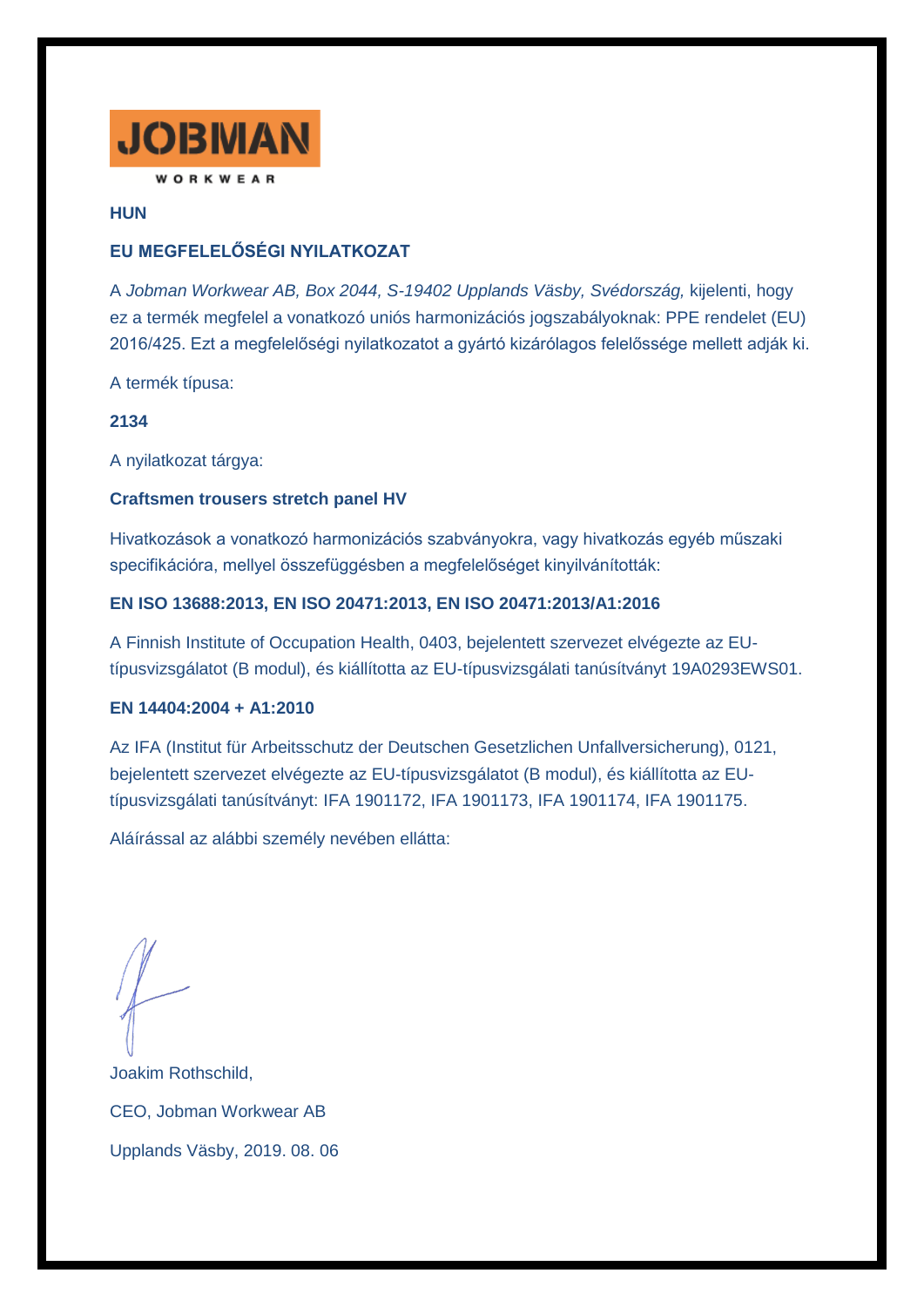

**ISL**

## **ESB-SAMRÆMISYFIRLÝSING**

Við, *Jobman Workwear AB, Box 2044, S-19402 Upplands Väsby, Svíþjóð,* lýsum því yfir að þessi vara sé í samræmi við viðeigandi löggjöf Evrópusambandsins um samræmingu: Reglugerð um persónuhlífar (ESB) 2016/425. Samræmisyfirlýsingin er alfarið á ábyrgð framleiðandans.

Vörutegund:

**2134**

Viðfang yfirlýsingarinnar:

## **Craftsmen trousers stretch panel HV**

Tilvísanir í viðeigandi samræmingarstaðla sem notaðir eru, eða tilvísanir í aðrar tæknilýsingar í tengslum við það samræmi sem yfirlýsingin fjallar um:

# **EN ISO 13688:2013, EN ISO 20471:2013, EN ISO 20471:2013/A1:2016**

Tilkynnti aðilinn Finnish Institute of Occupation Health, 0403, framkvæmdi ESBgerðarskoðunina (eining B) og gaf út ESB-gerðarvottorðið 19A0293EWS01.

## **EN 14404:2004 + A1:2010**

Tilkynnti aðilinn IFA- Institut fuer Arbeitsschutz der Deutschen Gesetzlichen Unfallversicherung, 0121, framkvæmdi ESB-gerðarskoðunina (eining B) og gaf út ESBgerðarvottorðið: IFA 1901172, IFA 1901173, IFA 1901174, IFA 1901175.

Undirritað fyrir og fyrir hönd:

Joakim Rothschild, forstjóri, Jobman Workwear AB Upplands Väsby 2019-08-06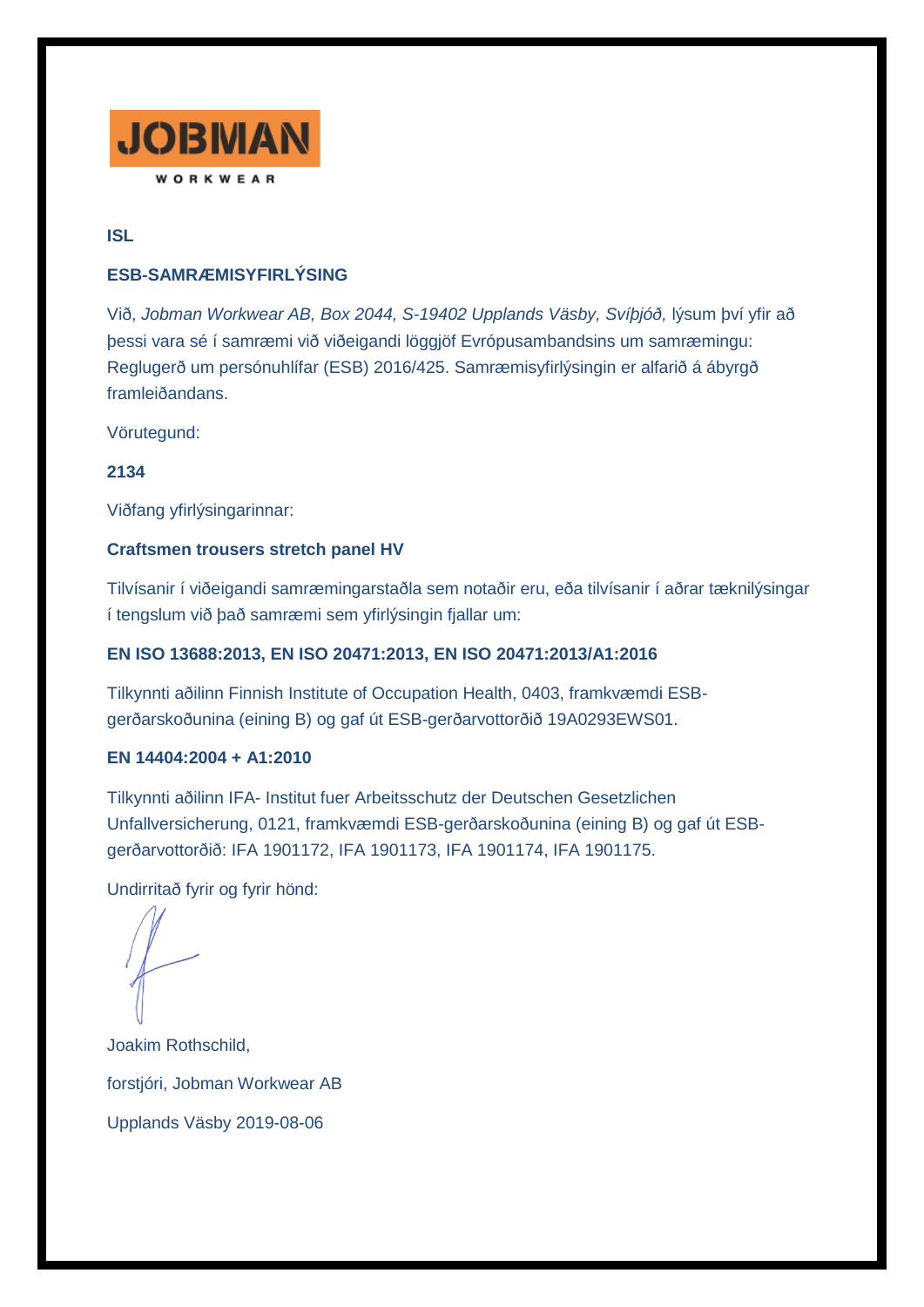

## **ITA**

# **DICHIARAZIONE DI CONFORMITÀ UE**

*Jobman Workwear AB, Box 2044, S-19402 Upplands Väsby, Svezia,* dichiara che questo prodotto è conforme alla normativa dell'Unione sull'armonizzazione pertinente: Regolamento DPI (UE) 2016/425. La presente dichiarazione di conformità è emessa sotto esclusiva responsabilità del produttore.

Modello prodotto:

### **2134**

Oggetto della dichiarazione:

### **Craftsmen trousers stretch panel HV**

Riferimenti alle norme di armonizzazione pertinenti impiegate o riferimento ad altre specifiche tecniche cui si dichiara conformità:

### **EN ISO 13688:2013, EN ISO 20471:2013, EN ISO 20471:2013/A1:2016**

L'Organismo notificato Finnish Institute of Occupation Health, 0403, ha svolto l'esame UE del tipo (Modulo B) ed emesso il certificato d'esame UE del tipo 19A0293EWS01.

#### **EN 14404:2004 + A1:2010**

L'Organismo notificato IFA- Institut fuer Arbeitsschutz der Deutschen Gesetzlichen Unfallversicherung, 0121, ha svolto l'esame UE del tipo (Modulo B) ed emesso il certificato d'esame UE del tipo: IFA 1901172, IFA 1901173, IFA 1901174, IFA 1901175.

Firmato per e a nome di:

Joakim Rothschild, CEO, Jobman Workwear AB Upplands Väsby 06/08/2019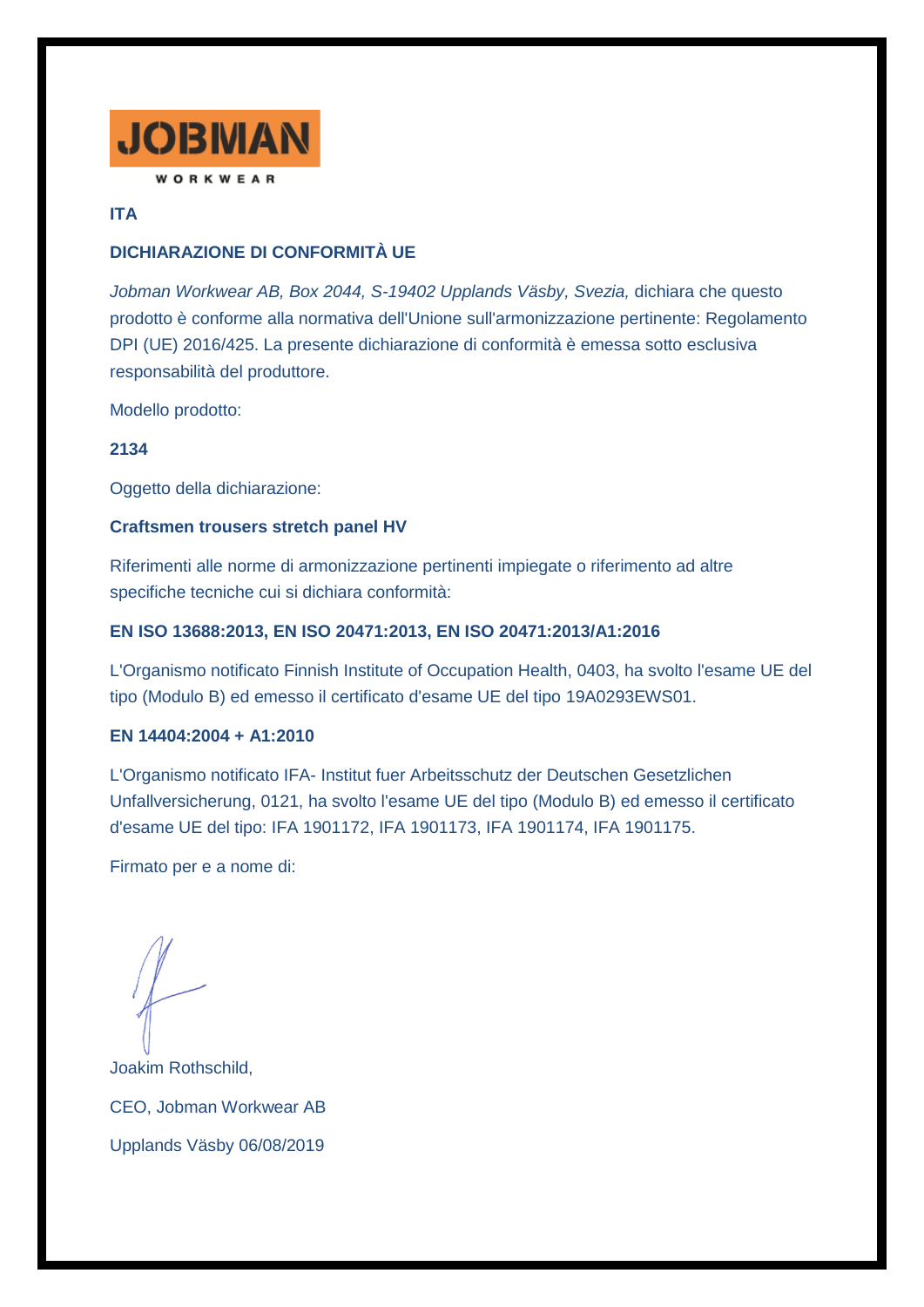

## **LTH**

## **ES ATITIKTIES DEKLARACIJA**

Mes, *"Jobman Workwear AB", Box 2044, S-19402 Upplands Väsby, Sweden (Švedija),* pareiškiame, kad šis gaminys atitinka susijusius derinamuosius Sąjungos teisės aktus: PPE reglamentą (ES) 2016/425. Ši atitikties deklaracija išduota gamintojo išimtine atsakomybe.

Gaminio modelis:

## **2134**

Deklaracijos objektas:

## **Craftsmen trousers stretch panel HV**

Susijusių taikytų darniųjų standartų nuorodos arba kitų techninių specifikacijų, pagal kurias buvo deklaruota atitiktis, nuorodos:

### **EN ISO 13688:2013, EN ISO 20471:2013, EN ISO 20471:2013/A1:2016**

Notifikuotoji įstaiga "Finnish Institute of Occupation Health" (0403) atliko ES tipo tyrimą (B modulis) ir išdavė ES tipo tyrimo sertifikatą 19A0293EWS01.

## **EN 14404:2004 + A1:2010**

Notifikuotoji įstaiga "IFA- Institut fuer Arbeitsschutz der Deutschen Gesetzlichen Unfallversicherung" (0121) atliko ES tipo tyrimą (B modulis) ir išdavė ES tipo tyrimo sertifikatą: IFA 1901172, IFA 1901173, IFA 1901174, IFA 1901175.

Už ką ir kieno vardu pasirašyta:

Joakim Rothschild "Jobman Workwear AB" generalinis direktorius Upplands Väsby, 2019 08 06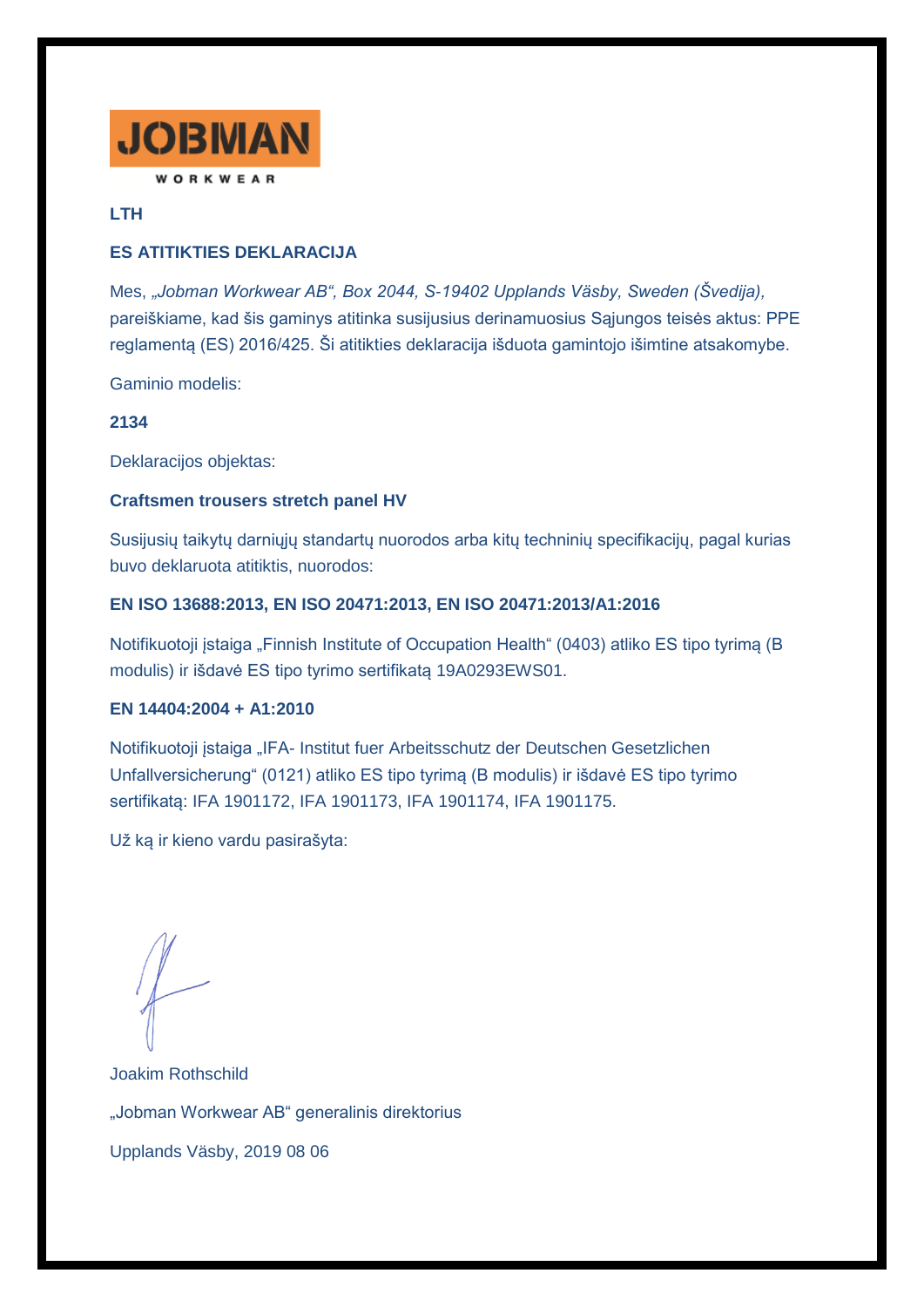

# **LVI**

# **ES ATBILSTĪBAS DEKLARĀCIJA**

Mēs, *Jobman Workwear AB, Box 2044, S-19402 Upplands Väsby, Sweden,* apliecinām, ka šis ražojums atbilst attiecīgajiem Savienības saskaņošanas tiesību aktiem: Regula (ES) 2016/425 par individuālajiem aizsardzības līdzekļiem. Šī atbilstības deklarācija ir izdota vienīgi uz ražotāja atbildību.

Ražojuma modelis:

**2134**

Deklarācijas priekšmets:

## **Craftsmen trousers stretch panel HV**

Atsauces uz izmantotajiem attiecīgajiem saskaņotajiem standartiem vai atsauces uz citām tehniskajām specifikācijām, saistībā ar kurām ir deklarēta atbilstība:

## **EN ISO 13688:2013, EN ISO 20471:2013, EN ISO 20471:2013/A1:2016**

Paziņotā struktūra Finnish Institute of Occupation Health, 0403 veica ES tipa pārbaudi (B modulis) un izdeva ES tipa pārbaudes sertifikātu 19A0293EWS01.

## **EN 14404:2004 + A1:2010**

Paziņotā struktūra IFA- Institut fuer Arbeitsschutz der Deutschen Gesetzlichen Unfallversicherung, 0121 veica ES tipa pārbaudi (B modulis) un izdeva ES tipa pārbaudes sertifikātu: IFA 1901172, IFA 1901173, IFA 1901174, IFA 1901175.

Parakstīts šādas personas vārdā:

Hoakims Rotsčailds (Joakim Rothschild), Jobman Workwear AB direktors Upplands Väsby, 06.08.2019.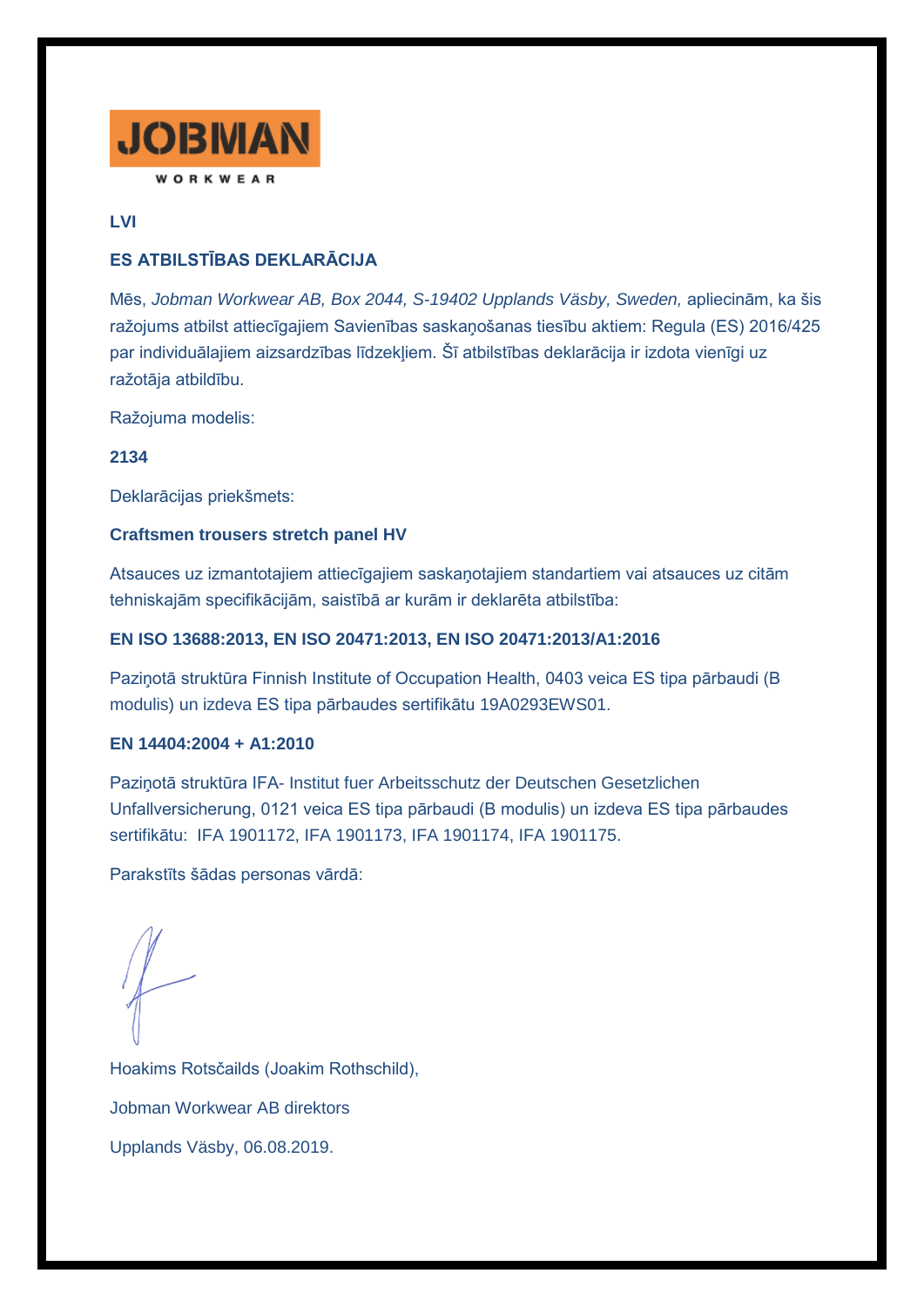

## **NLD**

## **EU CONFORMITEITSVERKLARING**

Wij, *Jobman Workwear AB, Box 2044, S-19402 Upplands Väsby, Zweden,* verklaren dat dit product conform de relevante EG geharmoniseerde wetgeving is: PPE richtlijn (EU) 2016/425. Deze conformiteitsverklaring wordt uitgegeven onder de verantwoordelijkheid van de fabrikant.

Productmodel:

## **2134**

Doel van de verklaring:

### **Craftsmen trousers stretch panel HV**

Verwijzingen naar de relevante geharmoniseerde normen die zijn toegepast of verwijzingen naar andere technische specificaties met betrekking tot welke de conformiteitsverklaring wordt gegeven:

## **EN ISO 13688:2013, EN ISO 20471:2013, EN ISO 20471:2013/A1:2016**

De erkende instantie het Finnish Institute of Occupation Health, 0403, heeft de EU typeonderzoek (Module B) uitgevoerd en het EU type-onderzoek certificaat 19A0293EWS01 uitgegeven.

## **EN 14404:2004 + A1:2010**

De erkende instantie IFA- Institut für Arbeitsschutz der Deutschen Gesetzlichen Unfallversicherung, 0121, heeft het EU type- onderzoek (Module B) uitgevoerd en het EU type-onderzoek certificaat uitgegeven: IFA 1901172, IFA 1901173, IFA 1901174, IFA 1901175.

Getekend voor en namens:

Joakim Rothschild, CEO, Jobman Workwear AB Upplands Väsby 2019-08-06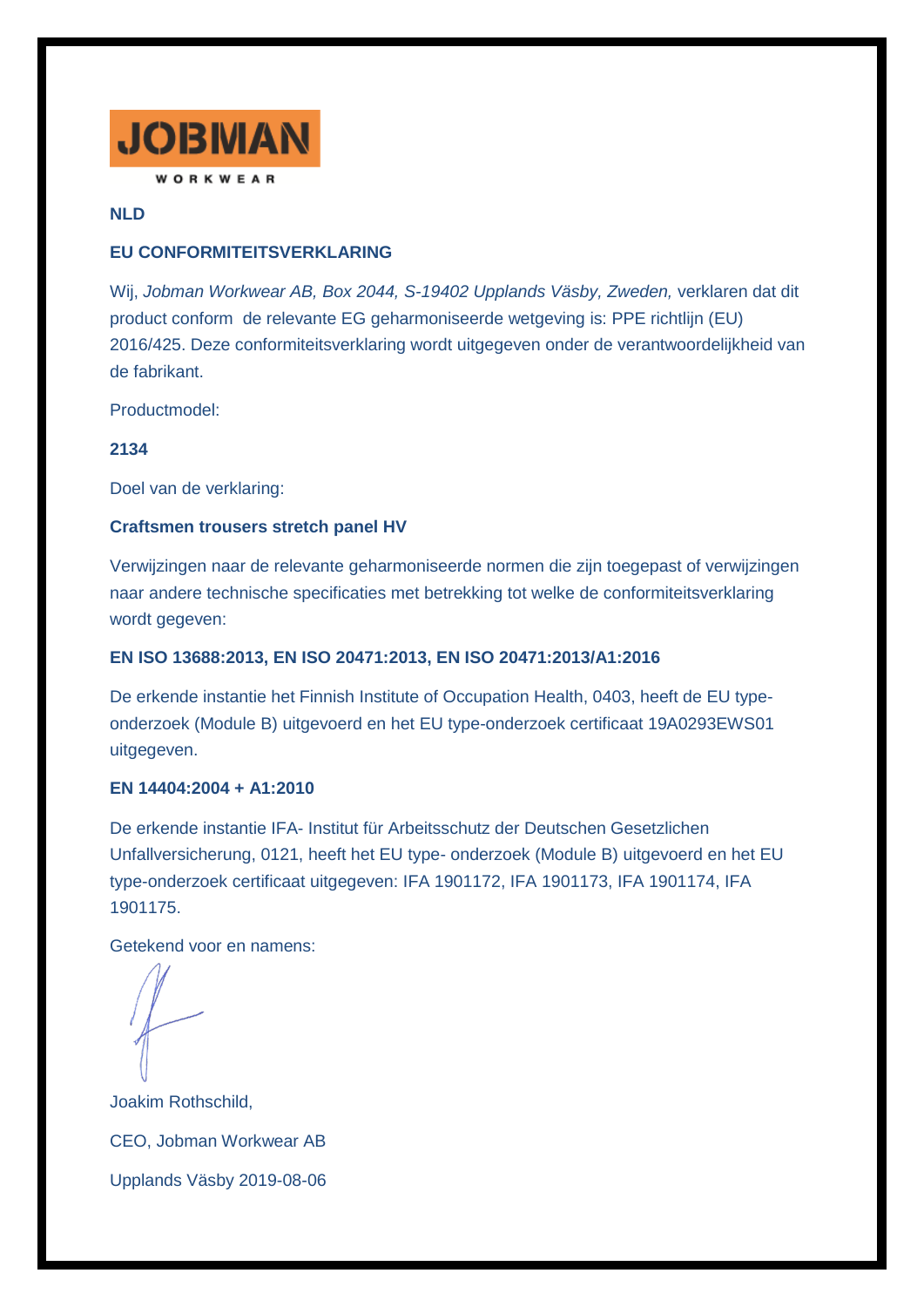

### **NOR**

## **EU-SAMSVARSERKLÆRING**

Vi, *Jobman Workwear AB, Box 2044, S-19402 Upplands Väsby, Sverige,* erklærer at dette produktet er i samsvar med den relevante harmoniserte EU-lovgivningen: Forordning om personlig verneutstyr (EU) 2016/425. Produsenten har ene og alene ansvaret for utstedelsen av denne samsvarserklæringen.

Produktmodell:

### **2134**

Objekt for erklæringen:

### **Craftsmen trousers stretch panel HV**

Referanser til de relevante harmoniserte standardene som brukes, eller referanse til annen teknisk spesifikasjon det er erklært samsvar med:

### **EN ISO 13688:2013, EN ISO 20471:2013, EN ISO 20471:2013/A1:2016**

Det tekniske kontrollorganet Finnish Institute of Occupation Health, 0403, har utført EUtypegodkjenning (modul B) og har utstedt EU-typegodkjenningssertifikatet 19A0293EWS01.

#### **EN 14404:2004 + A1:2010**

Det tekniske kontrollorganet IFA-Institut fuer Arbeitsschutz der Deutschen Gesetzlichen Unfallversicherung, 0121, har utført EU-typegodkjenning (modul B) og har utstedt EUtypegodkjenningssertifikatet: IFA 1901172, IFA 1901173, IFA 1901174, IFA 1901175.

Signert for og på vegne av:

Joakim Rothschild, CEO, Jobman Workwear AB Upplands Väsby 2019-08-06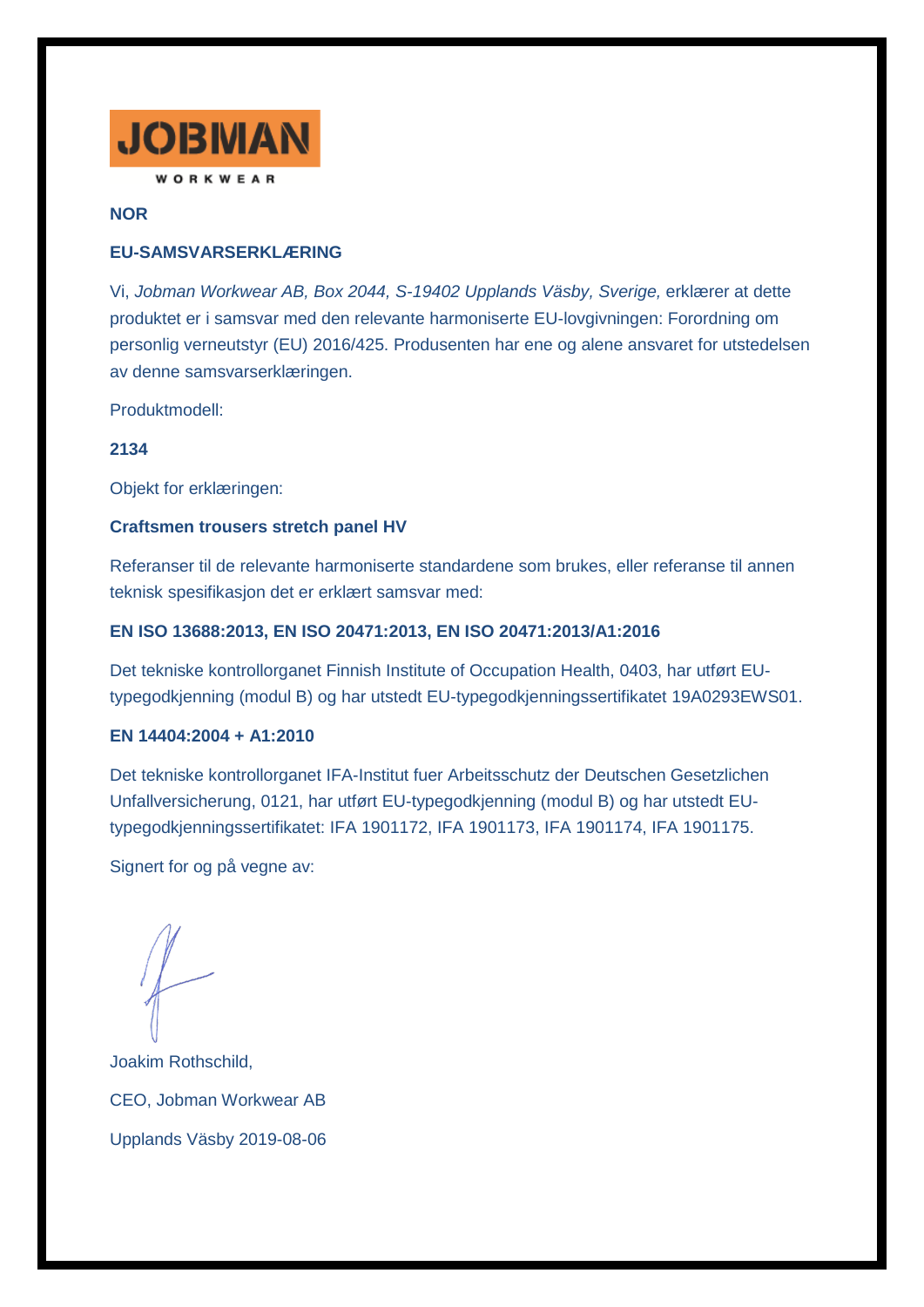

## **PLK**

# **DEKLARACJA ZGODNOŚCI UE**

My, *Jobman Workwear AB, Box 2044, S-19402 Upplands Väsby, Sweden,* oświadczamy, że niniejszy produkt jest zgodny z właściwymi przepisami unijnego prawodawstwa harmonizacyjnego: Rozporządzenie UE w sprawie środków ochrony indywidualnej 2016/425. Niniejsza deklaracja zgodności wydana zostaje na wyłączną odpowiedzialność producenta.

Model produktu:

## **2134**

Przedmiot deklaracji:

### **Craftsmen trousers stretch panel HV**

Odwołania do odnośnych norm zharmonizowanych, które zastosowano lub do specyfikacji, w odniesieniu do których deklarowana jest zgodność:

### **EN ISO 13688:2013, EN ISO 20471:2013, EN ISO 20471:2013/A1:2016**

Jednostka notyfikowana Fiński Instytut Zdrowia Zawodowego, 0403, przeprowadziła badanie typu UE (moduł B) i sporządziła pisemne świadectwo zgodności 19A0293EWS01.

#### **EN 14404:2004 + A1:2010**

Jednostka notyfikowana IFA (Instytut Bezpieczeństwa Pracy), 0121, przeprowadziła badanie typu UE (moduł B) i sporządziła pisemne świadectwo zgodności: IFA 1901172, IFA 1901173, IFA 1901174, IFA 1901175.

Podpisano przez lub w imieniu:

Joakim Rothschild, CEO, Jobman Workwear AB Upplands Väsby, 6 sierpnia 2019 r.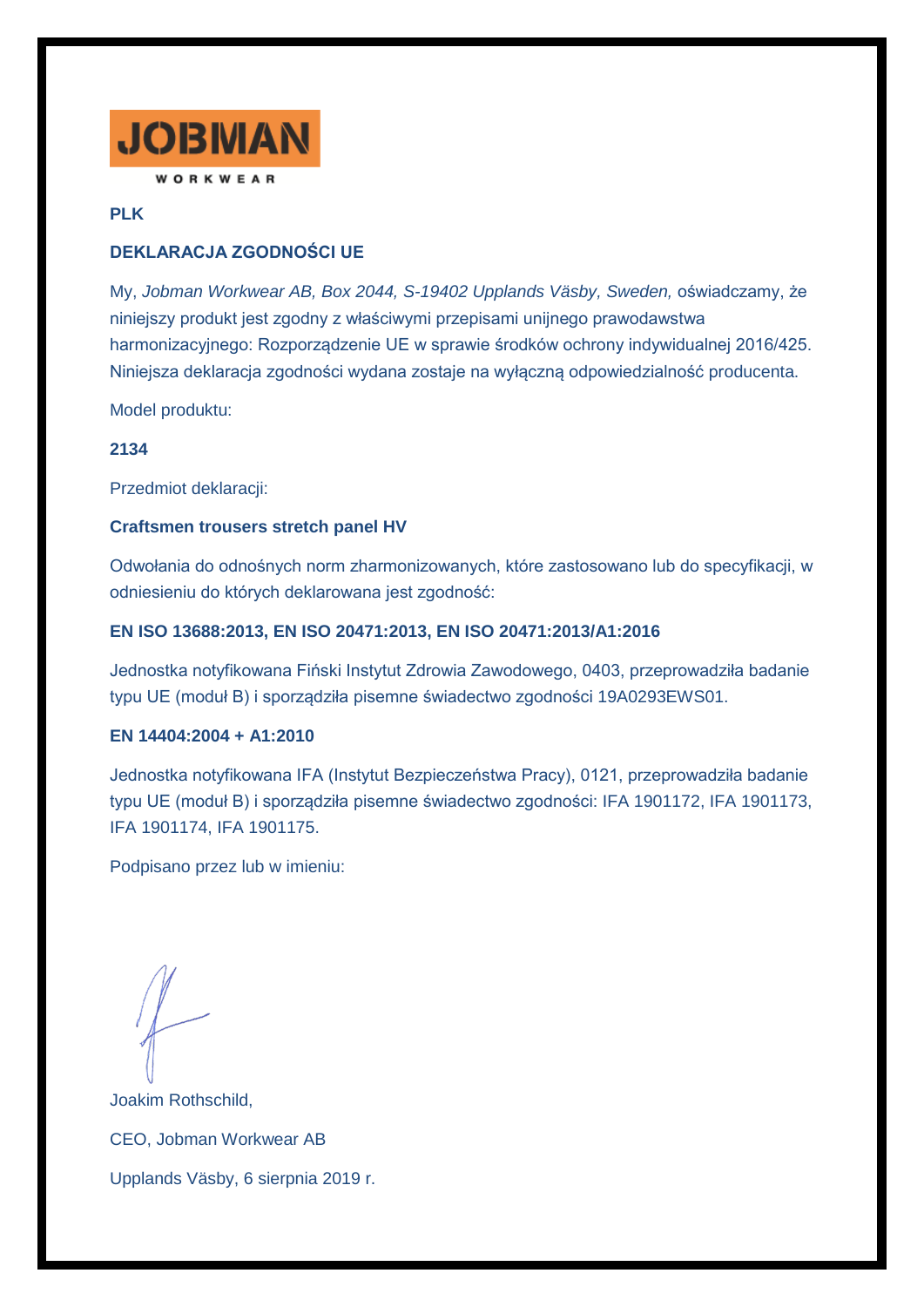

# **PTG**

# **DECLARAÇÃO DE CONFORMIDADE UE**

Nós, *Jobman Workwear AB, Box 2044, S-19402 Upplands Väsby, Suécia,* declaramos pelo presente que este produto se encontra em conformidade com a legislação de harmonização da União: Regulamento (UE) relativo aos equipamentos de protecção individual (EPI) 2016/425. A presente declaração de conformidade é emitida sob a exclusiva responsabilidade do fabricante.

Modelo do produto:

**2134**

Objecto da declaração:

### **Craftsmen trousers stretch panel HV**

Referências às normas harmonizadas aplicáveis utilizadas ou às especificações técnicas em relação às quais é declarada a conformidade:

## **EN ISO 13688:2013, EN ISO 20471:2013, EN ISO 20471:2013/A1:2016**

O organismo de notificação, o Instituto de Saúde no Trabalho finlandês (FIOH), 0403, realizou o exame UE de tipo (Módulo B) e emitiu o certificado de exame UE de tipo 19A0293EWS01.

## **EN 14404:2004 + A1:2010**

O organismo de notificação, o Institut für Arbeitsschutz der Deutschen Gesetzlichen Unfallversicherung (IFA), 0121, realizou o exame UE de tipo (Módulo B) e emitiu o certificado de exame UE de tipo: IFA 1901172, IFA 1901173, IFA 1901174, IFA 1901175.

Assinado por e em nome de:

Joakim Rothschild, CEO, Jobman Workwear AB Upplands Väsby 2019-08-06